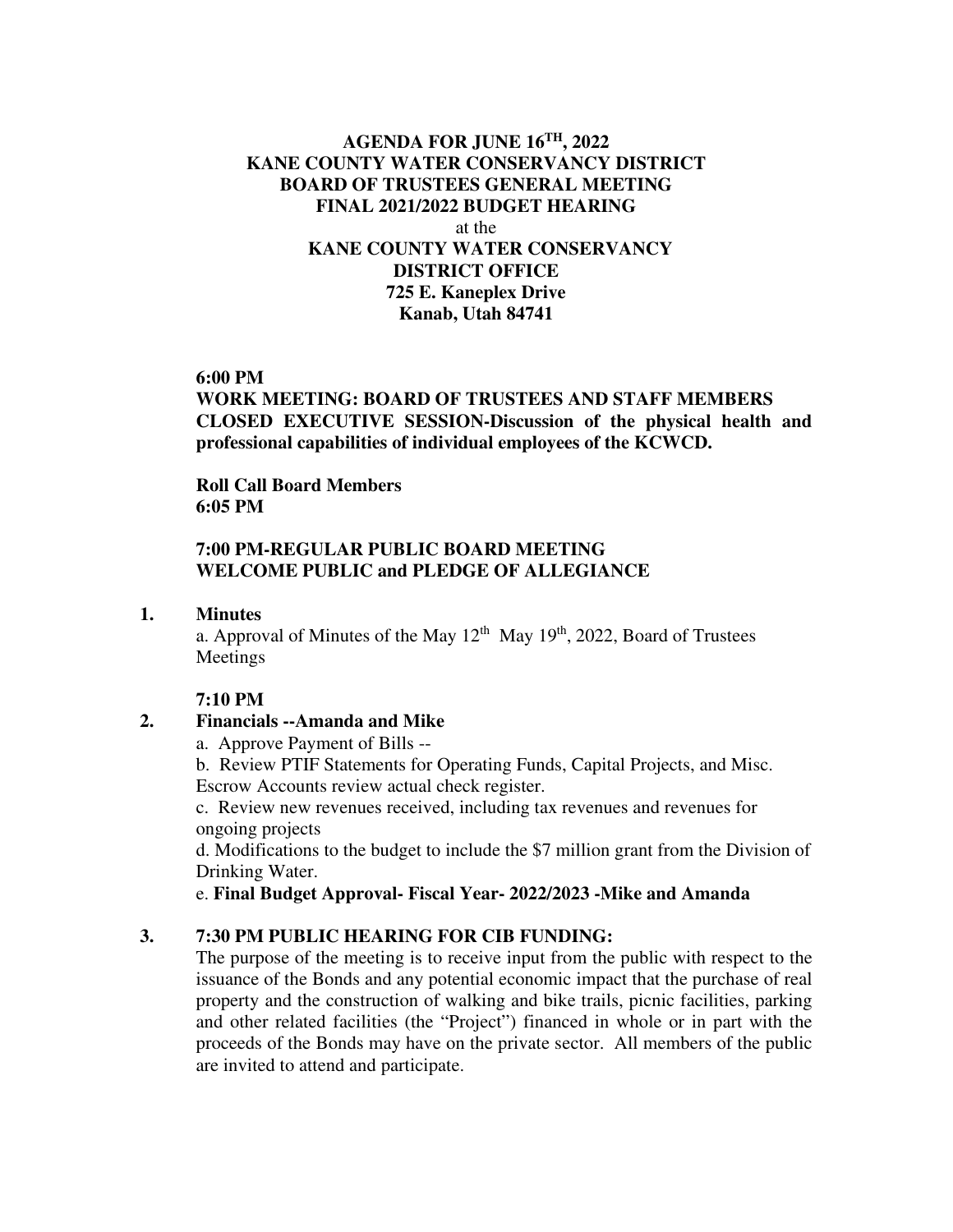#### **4. 7:40 PM PUBLIC HEARING AMENDMENT TO 2021-22 FISCAL BUDGET AND ADOPTION OF 2022-23 FISCAL YEAR BUDGET**  The Kane County Water Conservancy District Board of Directors will be reviewing and voting on the proposed rate increases for the Duck Creek Water System. Proposed increases are as follows:

Duck Creek Water System: Base Rate Increase \$1.75 from \$37.00 monthly to \$38.75 monthly Starting July. 1, 2022.

# **5. 8:00 PM**

## **Jackson Flat Reservoir and Kanab Irrigation Company Coordination**

a. Update on the CIB loan/grant funding application for the construction of a maintenance shed at Jackson Flat Reservoir

b. Water update

- c. Report on pressure zone and water well project
- d. Report on metering application to State Drinking Water
- e. July 24<sup>th</sup> celebration-- Fireworks and Music Festival

### **6. 8:15 PM**

### **Duck Creek Wastewater Project**

 **a.** Report on progress of the project-Mike

## **7. 8:30 PM**

#### **Cove Reservoir EIS**

- a. EIS Progress report, Mike/Dirk- concerns/legal matters (Executive Session if needed)
- b. Water Horse Resources LLC Eight District Court- Law Suit status

# **8. 8:40 PM**

## **Johnson Canyon**

- a. New connections
- b. Water well status
- c. New approved development projects on System

## **9. 8:50 PM**

## **New Paria and Clark Bench Water Company**

a. Update on funding applications to the Division of Drinking Water

## **10. 9:00 PM**

## **Recreation Projects on Acclaim Property:**

- a. Acclaim Land Purchase-
- b. Possible Executive Session